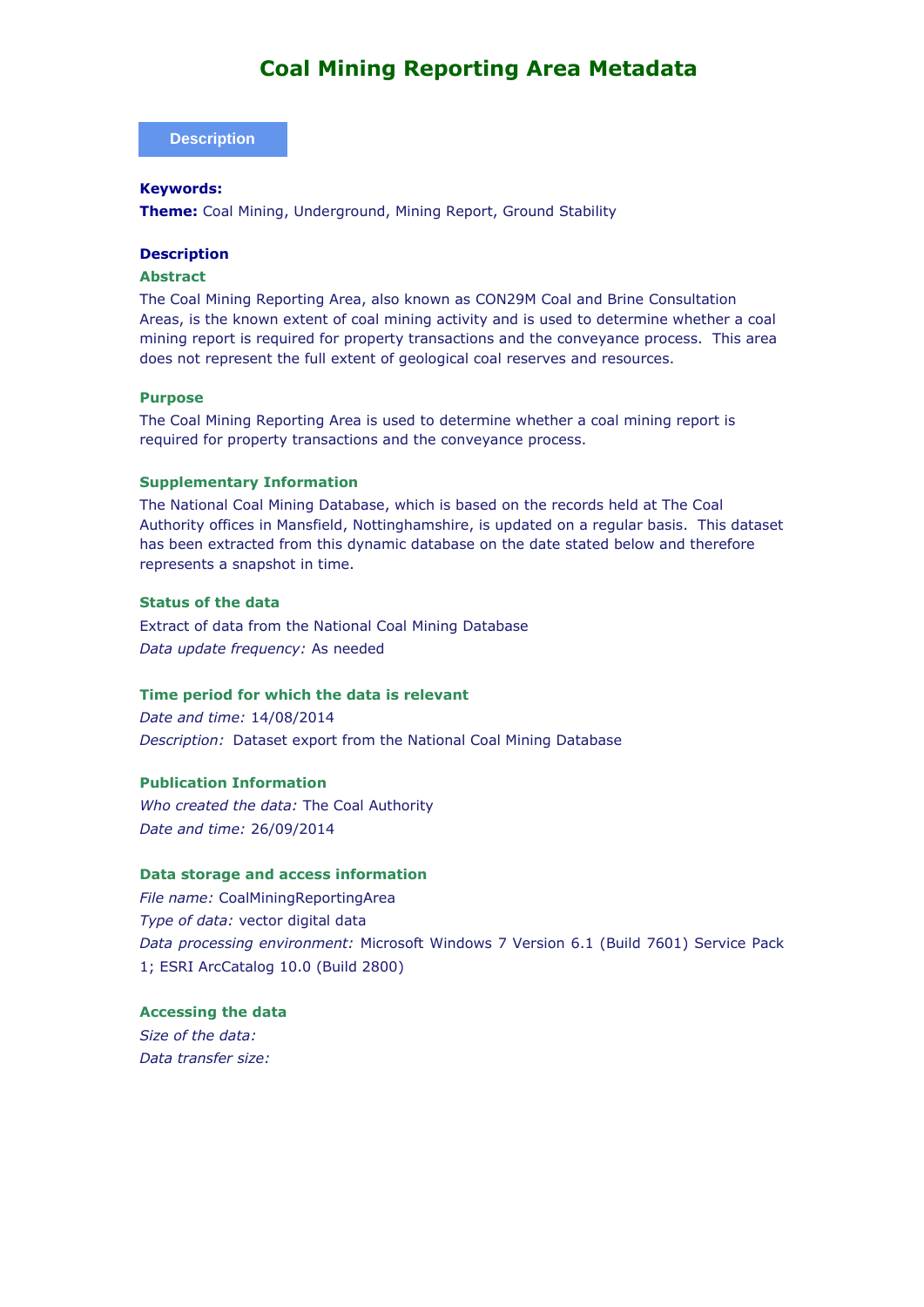#### **Constraints on accessing and using the data**

*Access and use constraints:* This data, service or application is provided free of charge under the terms and conditions of the Open Government Licence.

The full terms and conditions of the Open Government Licence can be viewed at: <http://www.nationalarchives.gov.uk/doc/open-government-licence/>

If you need any additional advice please contact the Customer Service Team on +44 (0) 345 762 6848 or at [groundstability@coal.gov.uk.](mailto:groundstability@coal.gov.uk)

#### **Details about this document**

.

Contents last updated: 26/09/2014

#### **Who completed this document**

Louise Tipper, Information Management, The Coal Authority *mailing and physical address:* 200 Lichfield Lane Mansfield Nottinghamshire NG18 4RG England +44(0) 345 762 6848

#### **Standards used to create this document**

*Standard name:* FGDC Content Standards for Digital Geospatial Metadata *Standard version:* FGDC-STD-001-1998 *Time convention used in this document:* local time Metadata profiles defining additional information ESRI Metadata Profile:<http://www.esri.com/metadata/esriprof80.html>

**Spatial Information**

#### **Horizontal coordinate system**

*Projected coordinate system name:* British\_National\_Grid *Geographic coordinate system name:* GCS\_OSGB\_1936

**Details** 

#### **Map Projection Name: Transverse Mercator**

*Scale Factor at Central Meridian:* 0.999601 *Longitude of Central Meridian:* -2.000000 *Latitude of Projection Origin:* 49.000000 *False Easting:* 400000.000000 *False Northing:* -100000.000000

#### **Planar Coordinate Information**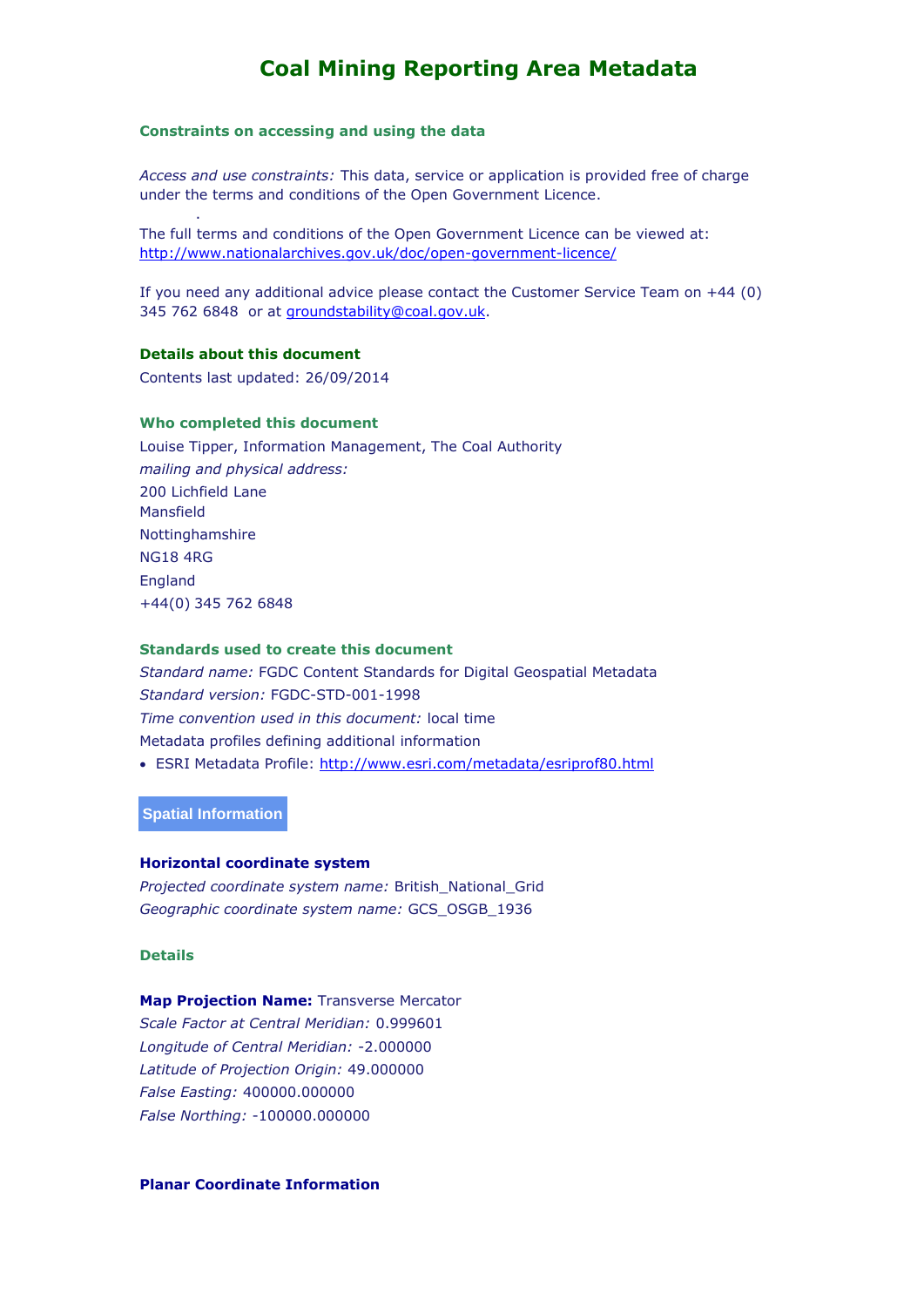*Planar Distance Units:* meters *Coordinate Encoding Method:* coordinate pair

#### **Coordinate Representation**

*Abscissa Resolution:* 0.000000 *Ordinate Resolution:* 0.000000

#### **Geodetic Model**

*Horizontal Datum Name:* D\_OSGB\_1936 *Ellipsoid Name:* Airy\_1830 *Semi-major Axis:* 6377563.396000 *Denominator of Flattening Ratio:* 299.324965

#### **Altitude System Definition**

*Resolution:* 0.000100 *Encoding Method:* Explicit elevation coordinate included with horizontal coordinates

## **Bounding coordinates Horizontal In decimal degrees** *West:* -5.992087

*East:* 2.228188 *North:* 58.041757 *South:* 50.942594 **Vertical**

*Minimum elevation:* 0.000000 *Maximum elevation:* 0.000000

### **Spatial data description Vector data information ESRI description**

**Coal Mining Reporting Area** 

*ESRI feature type:* Simple *Geometry type:* Polygon *Topology:* FALSE *Feature count:* 208 *Spatial Index:* TRUE *Linear referencing:* FALSE

#### **SDTS description**

Feature class: SDTS feature type, feature count CoalMiningReportingArea: G-polygon, 208

#### **In projected or local coordinates**

*Left:* 164000.000000 *Right:* 650000.000000 *Top:* 905814.900000 *Bottom:* 122000.000000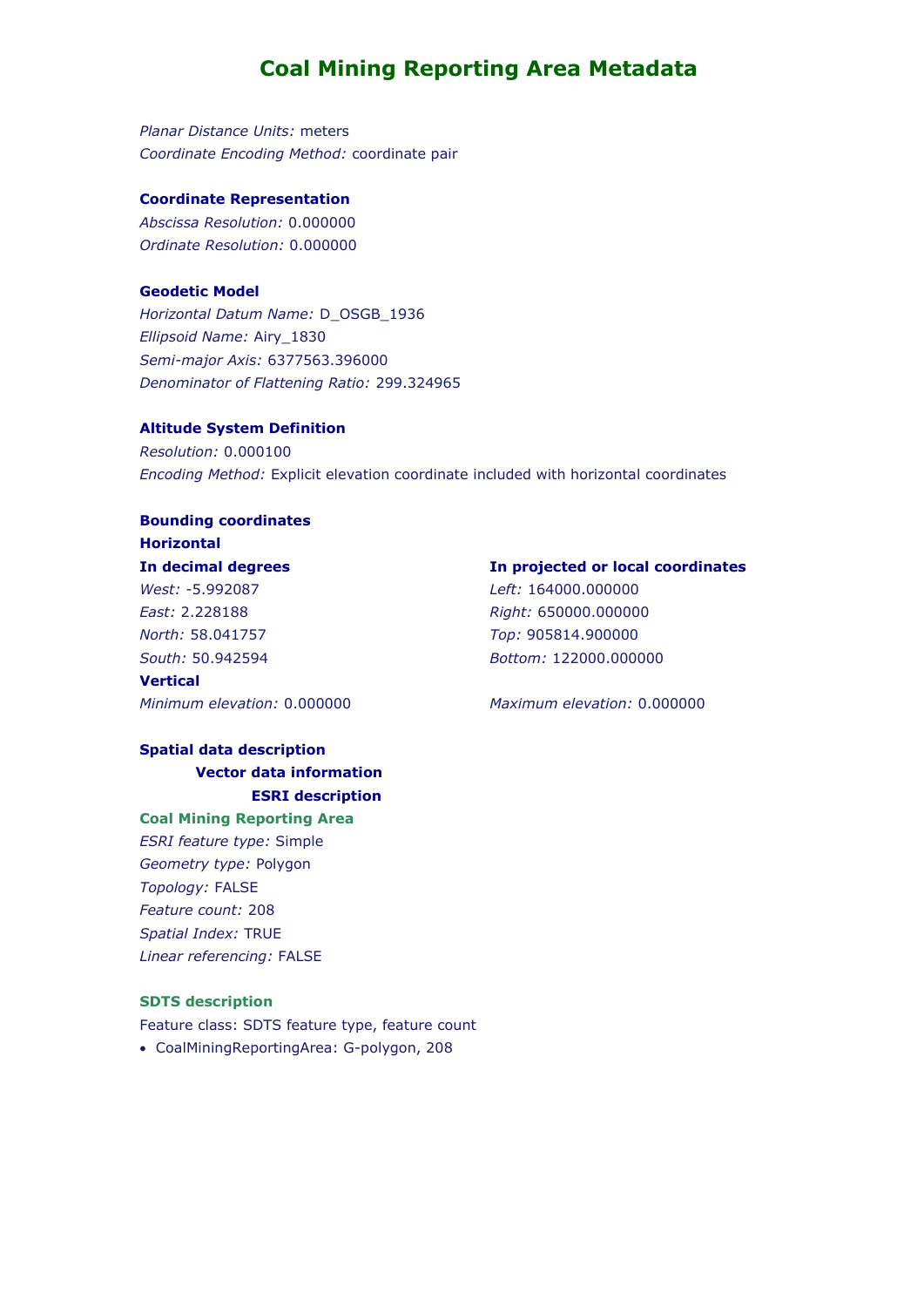#### **Attributes**

#### **Details for Coal Mining Reporting Area**

*Type of object:* Feature Class *Number of records:* 208

#### **Attributes**

**FID**  *Alias:* FID *Data type:* OID *Width:* 4 *Precision:* 0 *Scale:* 0 *Definition:* Internal feature number. *Definition Source:* ESRI

#### **Shape**

*Alias:* Shape *Data type:* Geometry *Width:* 0 *Precision:* 0 *Scale:* 0 *Definition:* Feature geometry. *Definition Source:* ESRI

### **OBJECTID**

*Alias:* OBJECTID *Data type:* Number *Width:* 9

#### **NAME**

*Alias:* NAME *Data type:* String *Definition:* The local name for the Coal Mining Reporting Area *Width:* 80

#### **FEATURE\_TYPE**

*Alias:* FEATURE\_TYPE *Data type:* String *Definition:* The coal mining feature type *Width:* 50

#### **HYPERLINK**

*Alias:* HYPERLINK *Data type:* String *Definition:* Web URL for further information *Width:* 50

#### **SHAPE\_Length**

*Alias:* SHAPE\_Length *Data type:* Float *Width:* 19 *Number of decimals:* 11

### **SHAPE\_Area**

*Alias:* SHAPE\_Area *Data type:* Float *Width:* 19 *Number of decimals:* 11 *Definition:* Area of feature in internal units squared.